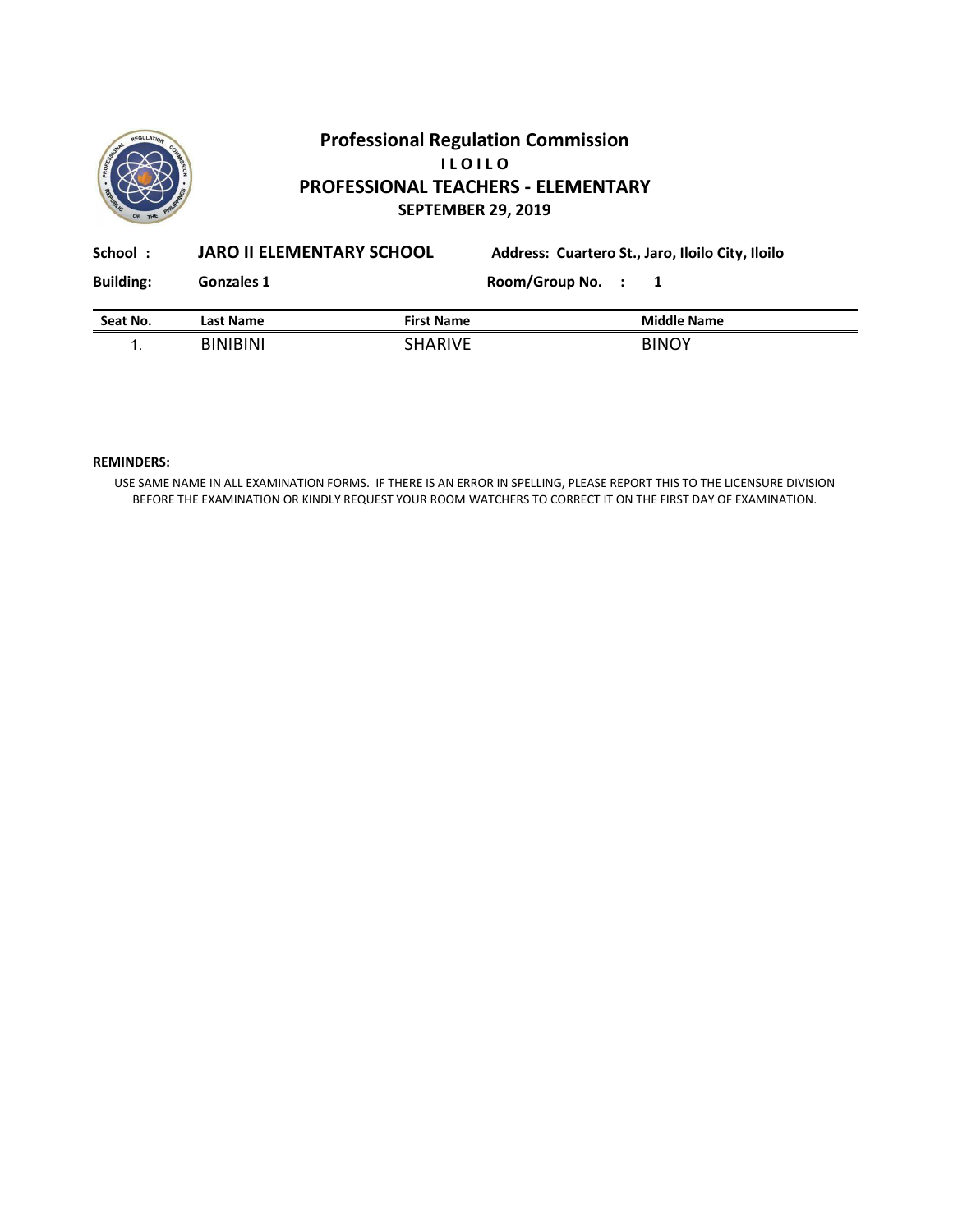

# **Professional Regulation Commission I L O I L O PROFESSIONAL TEACHERS - ELEMENTARY SEPTEMBER 29, 2019**

| School:          | <b>JARO II ELEMENTARY SCHOOL</b> |                   | Address: Cuartero St., Jaro, Iloilo City, Iloilo |  |                    |  |
|------------------|----------------------------------|-------------------|--------------------------------------------------|--|--------------------|--|
| <b>Building:</b> | Gonzales 1                       |                   | Room/Group No. : 2                               |  |                    |  |
| Seat No.         | Last Name                        | <b>First Name</b> |                                                  |  | <b>Middle Name</b> |  |
|                  | FABRAQUEL                        | <b>CRISTINA</b>   |                                                  |  | <b>FABICON</b>     |  |

### **REMINDERS:**

USE SAME NAME IN ALL EXAMINATION FORMS. IF THERE IS AN ERROR IN SPELLING, PLEASE REPORT THIS TO THE LICENSURE DIVISION BEFORE THE EXAMINATION OR KINDLY REQUEST YOUR ROOM WATCHERS TO CORRECT IT ON THE FIRST DAY OF EXAMINATION.